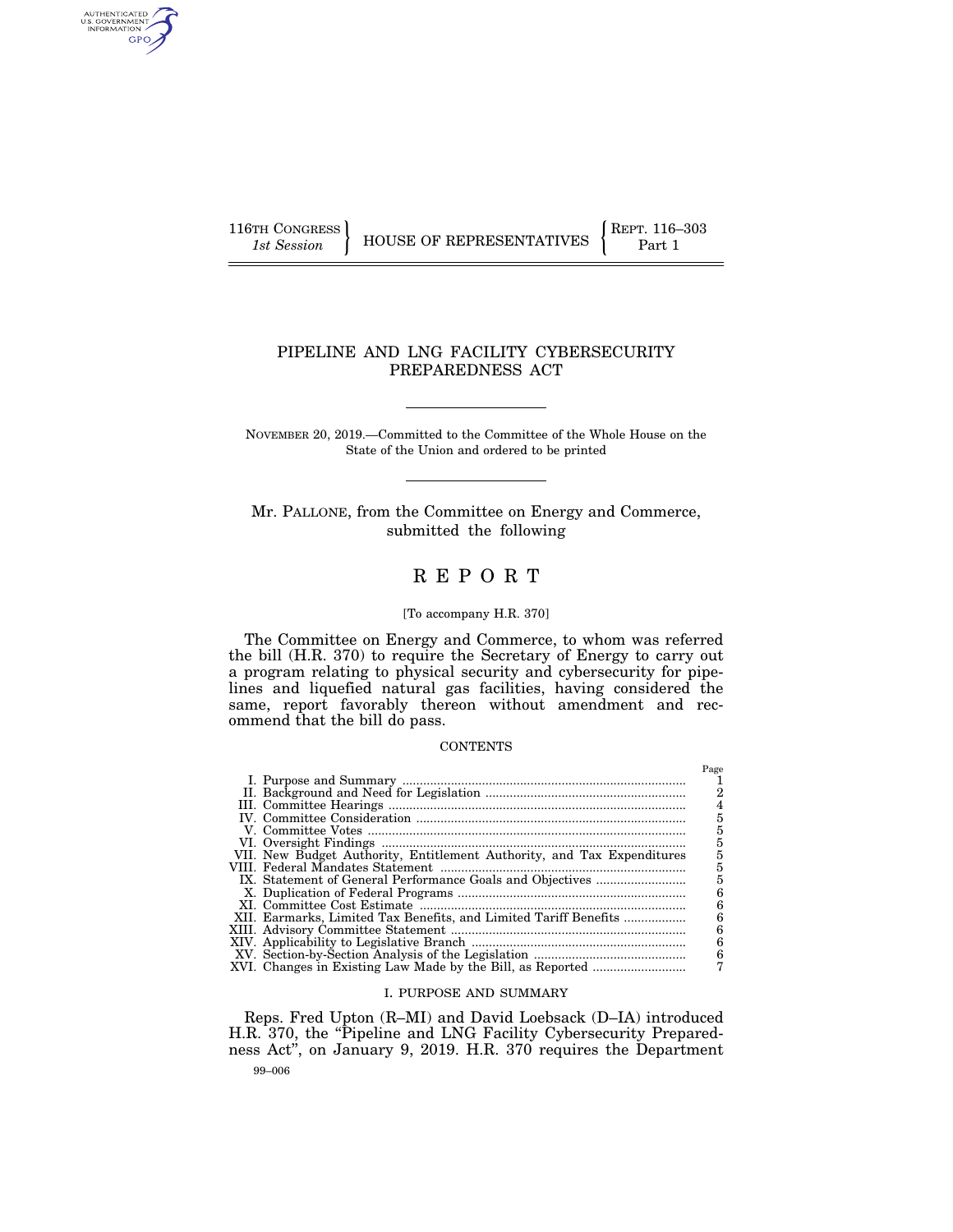of Energy (DOE) Secretary to carry out a program to coordinate Federal agencies, States, and the energy sector to ensure the security, resiliency, and survivability of natural gas pipelines, hazardous liquid pipelines, and liquefied natural gas facilities.

H.R. 370 also requires the Secretary of Energy to coordinate response and recovery to physical and cyber incidents affecting the energy sector, develop advanced cybersecurity applications and technologies, perform pilot demonstration projects, develop workforce development curricula relating to physical and cybersecurity, and provide mechanisms to help the energy sector evaluate, prioritize, and improve physical and cybersecurity capabilities.

#### II. BACKGROUND AND NEED FOR LEGISLATION

The United States energy infrastructure is comprised of a vast network of energy and electricity systems that deliver uninterrupted electricity from producers to consumers. These intricate and highly interdependent systems enable every aspect of our daily lives. Our Nation's economy, security, and the health and safety of its citizens depend upon the reliable and uninterrupted supply of fuels and electricity. Since the inception of the Department of Energy in 1977, the manner in which energy and power is generated, transmitted, and delivered continues to rapidly change and evolve. As advances in digital and information technologies continue to layer onto existing practices and energy infrastructures, new risks emerge, and vulnerabilities are exposed. Recent high-profile attempts by foreign actors to infiltrate our Nation's energy systems and infrastructure further highlight the need for legislation aimed at mitigating these significant and growing threats to the reliable supply of energy in the United States.

# *The Department of Energy's authorities for cybersecurity, energy security, and emergency response*

When the Department of Energy was organized in 1977, energy security concerns revolved around oil supply shortages. As a result, energy security emergency functions in the Department of Energy Organization Act focused on distributing and allocating fuels in an emergency. Over time, while DOE's organic statute remained largely unchanged, its responsibilities and authorities have evolved substantially beyond what was envisioned 40 years ago. Energy delivery systems have become increasingly interconnected and digitized, while society has become more dependent on energy in all its forms—expanding the opportunities for cybersecurity threats and other hazards that may require emergency response.

Today, the mission of DOE to advance the national, economic, and energy security of the United States requires it to act as the lead agency for the protection of electric power, oil, and natural gas infrastructure. DOE has authority and responsibilities for the physical and cybersecurity of energy delivery systems from laws that Congress has passed and Presidential directives. Congress has provided DOE with a wide range of emergency response and cybersecurity authorities affecting multiple segments of the energy sector, beginning with the Department of Energy Organization Act, and most recently with the Fixing America's Surface Transportation Act (FAST Act).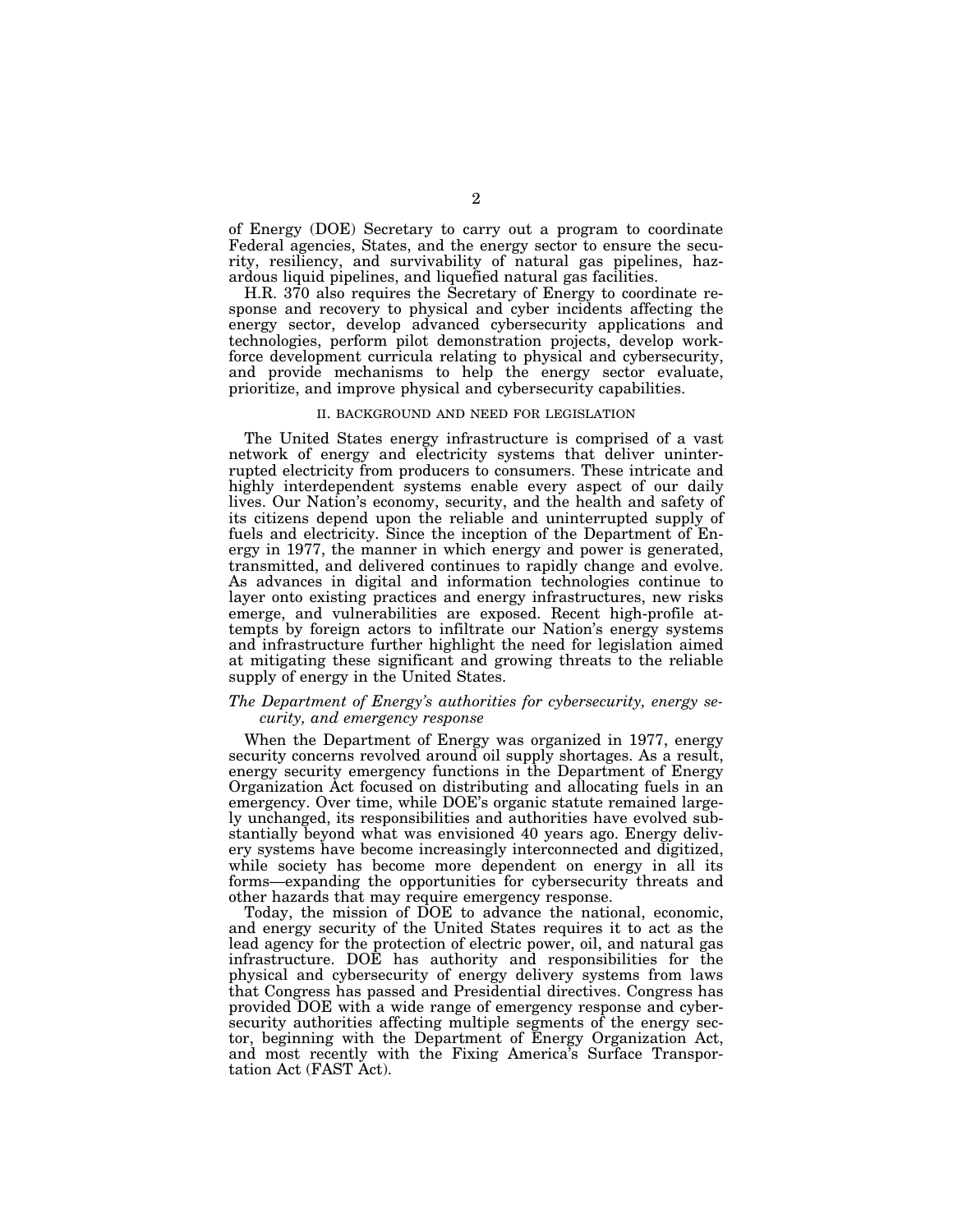The FAST Act, which was signed into law in 2015, designated DOE as the Sector-Specific Agency (SSA) for the energy sector and provided the Department with several new energy security authorities to respond to physical and cyberattacks to energy systems. Section 61003 of the FAST Act amended section 215 of the Federal Power Act (FPA) and created a new section 215A entitled, "Critical Electric Infrastructure Security.'' This new section 215A of the FPA provided definitions for the terms ''bulk power system'', ''critical electric infrastructure'', ''critical electric infrastructure information", and "grid security emergency"<sup>1</sup> among other terms. Section 215 of the FPA states that when the President issues or provides to the Secretary of Energy a written directive or determination identifying a grid security emergency, the Secretary may, with or without notice, hearing, or report, issue orders for emergency measures to protect or restore the reliability of critical electric infrastructure or of defense critical electric infrastructure during an emergency.2 Section 215A also includes protections for the sharing of critical electric information.

DOE's cybersecurity roles and responsibilities are also guided by the Federal Government's operational framework, as provided by the Presidential Policy Directive 41 (PPD–41) issued in 2016 addressing ''United States Cyber Incident Coordination.'' A primary purpose of PPD–41 is to improve coordination across the Federal Government by clarifying roles and responsibilities. Under the PPD–41 framework, DOE serves as the lead agency for the energy sector, coordinating closely with other agencies and the private sector to facilitate the response, recovery, and restoration of damaged energy infrastructure.

On February 14, 2018, the Secretary of Energy established a new Office of Cybersecurity, Energy Security, and Emergency Response (CESER) at DOE. The CESER office is currently led by Assistant Secretary Karen S. Evans, whose work focuses on energy infrastructure security, supporting the expanded national security responsibilities assigned to DOE and reporting to the Under Secretary of Energy.3

# *Physical security and cybersecurity for pipeline and LNG facilities*

As the Energy SSA, DOE is required to coordinate with multiple Federal and State agencies and collaborate with energy infrastructure owners and operators on activities associated with identifying vulnerabilities and mitigating incidents that may affect the energy sector. To perform these duties effectively, DOE must account for each interrelated segment of the Nation's energy infrastructure, in-

<sup>&</sup>lt;sup>1</sup>See Section 215A of the Federal Power Act, the term "Grid Security Emergency" means the occurrence or imminent danger of (A)(i) a malicious act using electronic communication or an<br>electromagnetic pulse, or a geomagnetic storm event, that could disrupt the operation of those<br>electronic devices or communicatio essential to the reliability of critical electric infrastructure or of defense critical electric infrastructure; and (ii) disruption of the operation of such devices or networks, with significant ad-verse effects on the reliability of critical electric infrastructure or of defense critical electric infrastructure, as a result of such act or event; or (B)(i) a direct physical attack on critical electric infrastructure or on defense critical electric infrastructure; and (ii) significant adverse effects on the reliability of critical electric infrastructure or of defense critical electric infrastructure as a result of such a proposed attack.

result of such physical attack.<br><sup>2</sup> Pederal Power Act § 215A, 16 U.S.C. §§ 824o–1.<br><sup>3</sup> *See* Press Release, U.S. Department of Energy, "Karen Evans Sworn in as DOE Assistant Secretary for Cybersecurity, Energy Security, and Emergency Response.'' (Sep. 4, 2018), https:// www.energy.gov/articles/karen-evans-sworn-doe-assistant-secretary-cybersecurity-energy-security-and-emergency.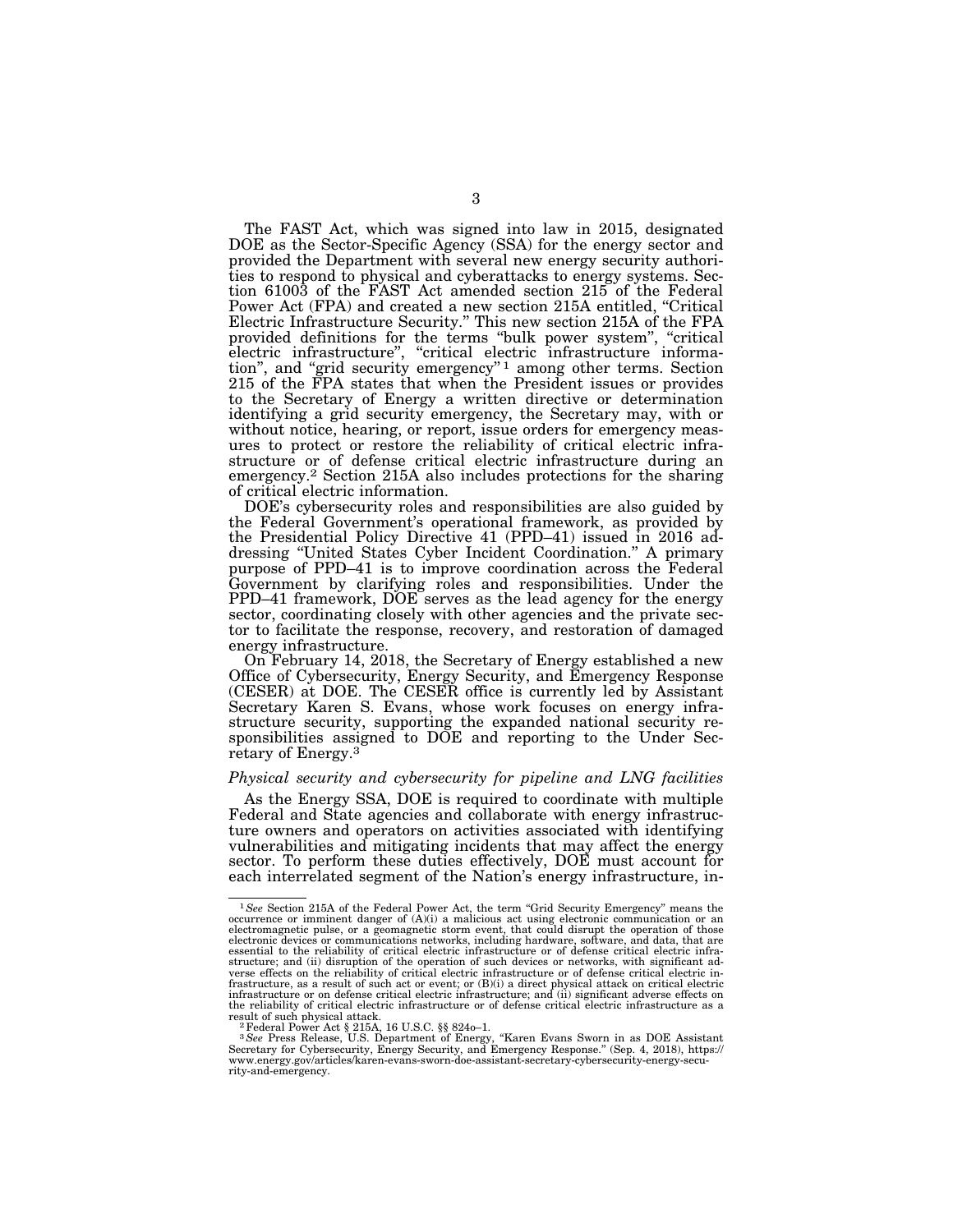cluding pipelines, which are subject to an array of other Federal authorities.

Along with DOE, the Transportation Security Administration (TSA) has responsibility related to security for pipelines. According to the Congressional Research Service (CRS), the Aviation and Transportation Security Act of 2001, which established the Transportation Security Administration within the U.S. Department of Transportation, authorized the agency ''to issue, rescind, and revise such regulations as are necessary'' to carry out its functions.4 TSA was transferred to the Department of Homeland Security, which was created under the Homeland Security Act of 2002.5 The Implementing Recommendations of the 9/11 Commission Act of 2007 directs TSA to promulgate pipeline security regulations and carry out necessary inspection and enforcement if the agency determines that regulations are appropriate.6

The Committee finds that H.R. 370 would improve the quality of coordination among the various Federal entities relating to cybersecurity of the Nation's pipeline system, as noted in the Committee legislative hearing record.

The Committee finds that H.R. 370 would also allow DOE to improve collaboration with the energy sector and the States to build capacity to mitigate cyber threats.

The purpose of H.R. 370 is to clarify roles and responsibilities, improve collaboration and build capacity within States and the energy sector, and accelerate research and development of advanced cybersecurity tools and technologies. The Committee finds that H.R. 370 would improve the ability of DOE to coordinate with other agencies and participate within the existing cyber incident command framework as the SSA for the Energy Sector.

H.R. 370 does not authorize a regulatory program and it is not intended to duplicate existing cybersecurity or safety mandates issued by DHS or DOT. H.R. 370 clarifies that the advanced cybersecurity applications, technologies, and technical tools developed are for voluntary use.

H.R. 370 also includes a savings clause to clarify that nothing in the Act shall be construed to modify the authority of any other Federal agency relating to physical security or cybersecurity for pipelines or liquefied natural gas facilities.

#### III. COMMITTEE HEARINGS

For the purposes of section 103(i) of H. Res. 6 of the 116th Congress—(1) the following hearing was used to develop or consider H.R. 370: The Subcommittee on Energy held a hearing on July 12, 2019, entitled ''Keeping The Lights On: Addressing Cyber Threats To The Grid.'' The Subcommittee received testimony from the following witnesses:

• Karen S. Evans, Assistant Secretary, Office of Cybersecurity, Energy Security, and Emergency Response, United States Department of Energy;

• J. Andrew Dodge, Sr., Director, Office of Reliability, Federal Energy Regulatory Commission; and

<sup>4</sup>P.L. 107–71. 5P.L. 107–296. 6P.L. 110–53.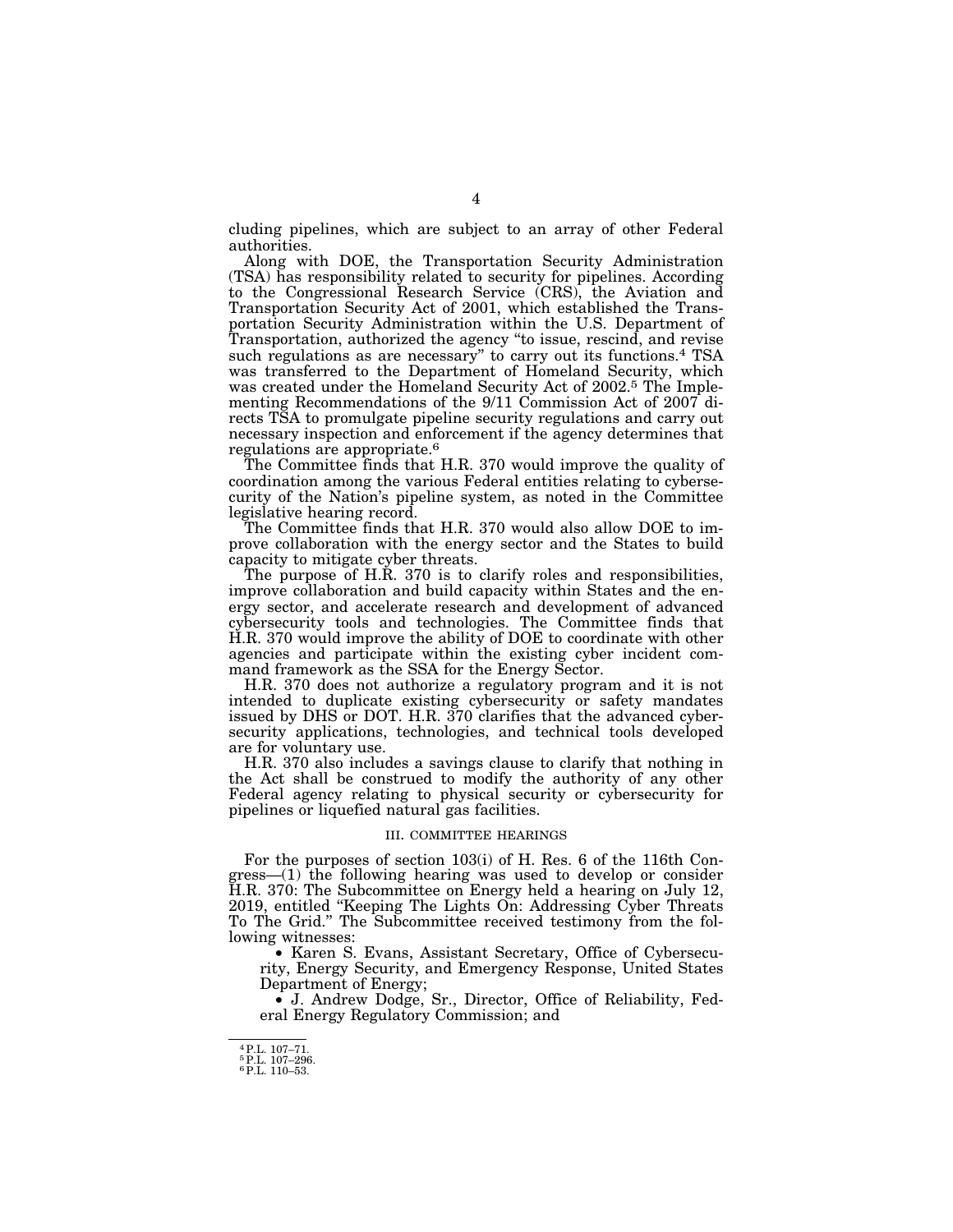• Jim Robb, President and Chief Executive Officer, North American Electric Reliability Corporation.

## IV. COMMITTEE CONSIDERATION

H.R. 370 was introduced in the House of Representatives and referred to the Committee on Energy and Commerce on January 9, 2019. Subsequently, the bill was referred to the Subcommittee on Energy on January 25, 2019. On May 16, 2019, the Subcommittee on Energy met in open markup session, pursuant to notice, to consider H.R. 370 and agreed to a motion by Mr. Rush, Chairman of the Subcommittee, to forward the bill H.R. 370 favorably to the full Committee, without amendment, by a voice vote.

On July 17, 2019, the full Committee on Energy and Commerce met in open markup session, pursuant to notice, to consider H.R. 370. No amendments were offered at full Committee. Subsequently, the Committee agreed to a motion by Mr. Pallone, Chairman, to order the bill H.R. 370 reported favorably to the House, without amendment, by a voice vote, a quorum being present.

## V. COMMITTEE VOTES

Clause 3(b) of rule XIII requires the Committee to list the recorded votes on the motion to report legislation and amendments thereto. There were no recorded votes taken in connection with ordering H.R. 370 reported.

#### VI. OVERSIGHT FINDINGS

Pursuant to clause  $3(c)(1)$  of rule XIII and clause  $2(b)(1)$  of rule X of the Rules of the House of Representatives, the oversight findings and recommendations of the Committee are reflected in the descriptive portion of the report.

# VII. NEW BUDGET AUTHORITY, ENTITLEMENT AUTHORITY, AND TAX EXPENDITURES

Pursuant to 3(c)(2) of rule XIII of the Rules of the House of Representatives, the Committee adopts as its own the estimate of new budget authority, entitlement authority, or tax expenditures or revenues contained in the cost estimate prepared by the Director of the Congressional Budget Office pursuant to section 402 of the Congressional Budget Act of 1974.

The Committee has requested but not received from the Director of the Congressional Budget Office a statement as to whether this bill contains any new budget authority, spending authority, credit authority, or an increase or decrease in revenues or tax expenditures.

## VIII. FEDERAL MANDATES STATEMENT

The Committee adopts as its own the estimate of Federal mandates prepared by the Director of the Congressional Budget Office pursuant to section 423 of the Unfunded Mandates Reform Act.

## IX. STATEMENT OF GENERAL PERFORMANCE GOALS AND OBJECTIVES

Pursuant to clause  $3(c)(4)$  of rule XIII, the general performance goal or objective of this legislation is to require the Secretary of En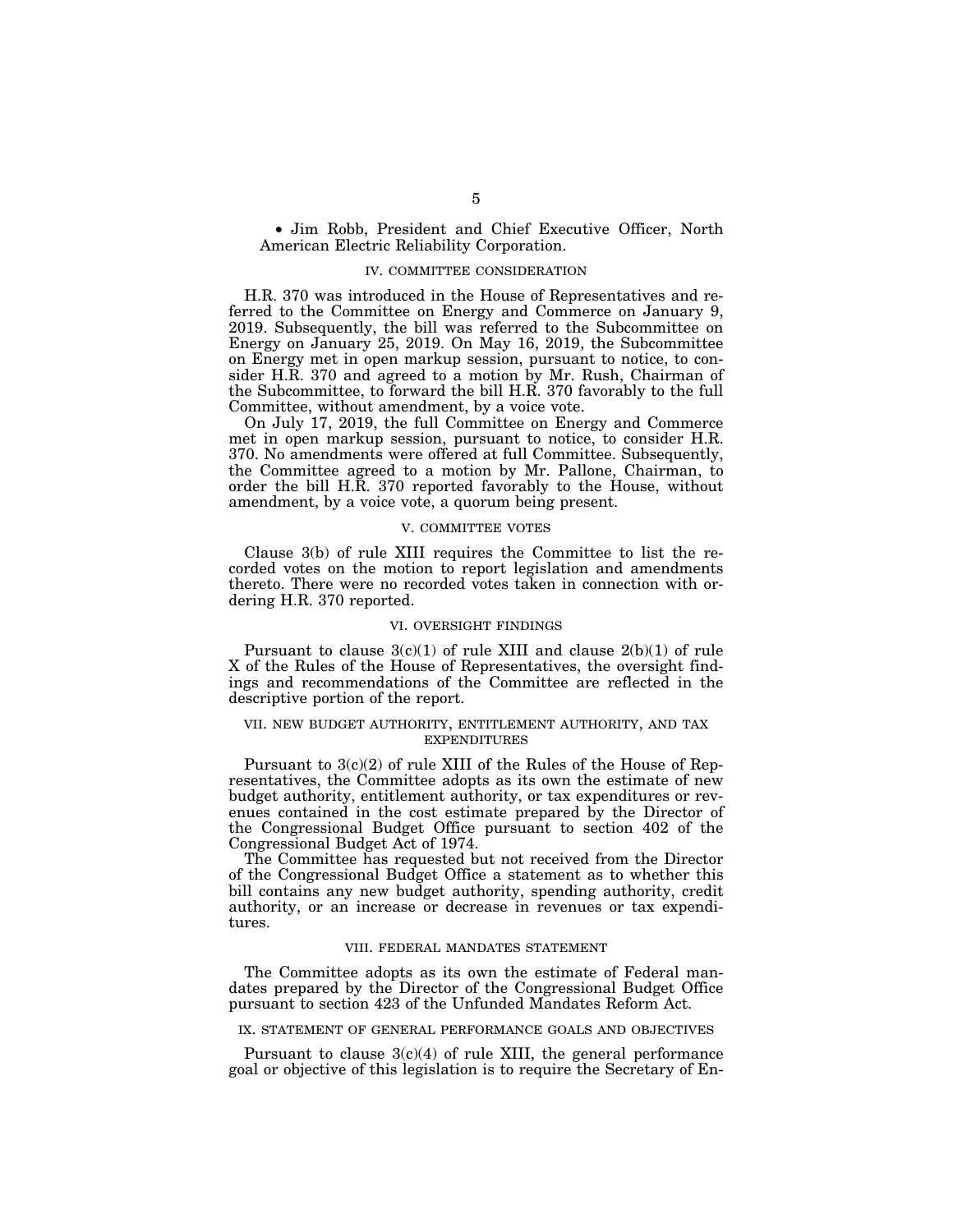ergy to carry out a program relating to physical security and cybersecurity for pipelines and liquified natural gas facilities.

#### X. DUPLICATION OF FEDERAL PROGRAMS

Pursuant to clause 3(c)(5) of rule XIII, no provision of H.R. 370 is known to be duplicative of another Federal program, including any program that was included in a report to Congress pursuant to section 21 of Public Law 111–139 or the most recent Catalog of Federal Domestic Assistance.

#### XI. COMMITTEE COST ESTIMATE

Pursuant to clause  $3(d)(1)$  of rule XIII, the Committee adopts as its own the cost estimate prepared by the Director of the Congressional Budget Office pursuant to section 402 of the Congressional Budget Act of 1974.

# XII. EARMARKS, LIMITED TAX BENEFITS, AND LIMITED TARIFF **BENEFITS**

Pursuant to clause  $9(e)$ ,  $9(f)$ , and  $9(g)$  of rule XXI, the Committee finds that H.R. 370 contains no earmarks, limited tax benefits, or limited tariff benefits.

#### XIII. ADVISORY COMMITTEE STATEMENT

No advisory committees within the meaning of section 5(b) of the Federal Advisory Committee Act were created by this legislation.

#### XIV. APPLICABILITY TO LEGISLATIVE BRANCH

The Committee finds that the legislation does not relate to the terms and conditions of employment or access to public services or accommodations within the meaning of section 102(b)(3) of the Congressional Accountability Act.

## XV. SECTION-BY-SECTION ANALYSIS OF THE LEGISLATION

#### *Section 1. Short title*

Section 1 provides that the Act may be cited as the "Pipeline and LNG Facility Cybersecurity Preparedness Act''.

# *Section 2. Physical security and cybersecurity for pipelines and liquefied natural gas facilities*

Section 2 requires the Secretary of Energy to carry out a program focused on physical security and cybersecurity for natural gas and hazardous liquid pipelines and LNG facilities. Section 2 requires DOE to consult with appropriate Federal agencies, representatives of the energy sector, the States, and other stakeholders to establish policies and procedures to improve coordination; develop advanced cybersecurity applications and technologies; perform pilot demonstrations; develop workforce development curricula; and to provide technical tools to improve physical security and cybersecurity capabilities.

## *Section 3. Savings clause*

Section 3 provides that nothing in this Act shall be construed to modify the authority of any Federal agency other that DOE relat